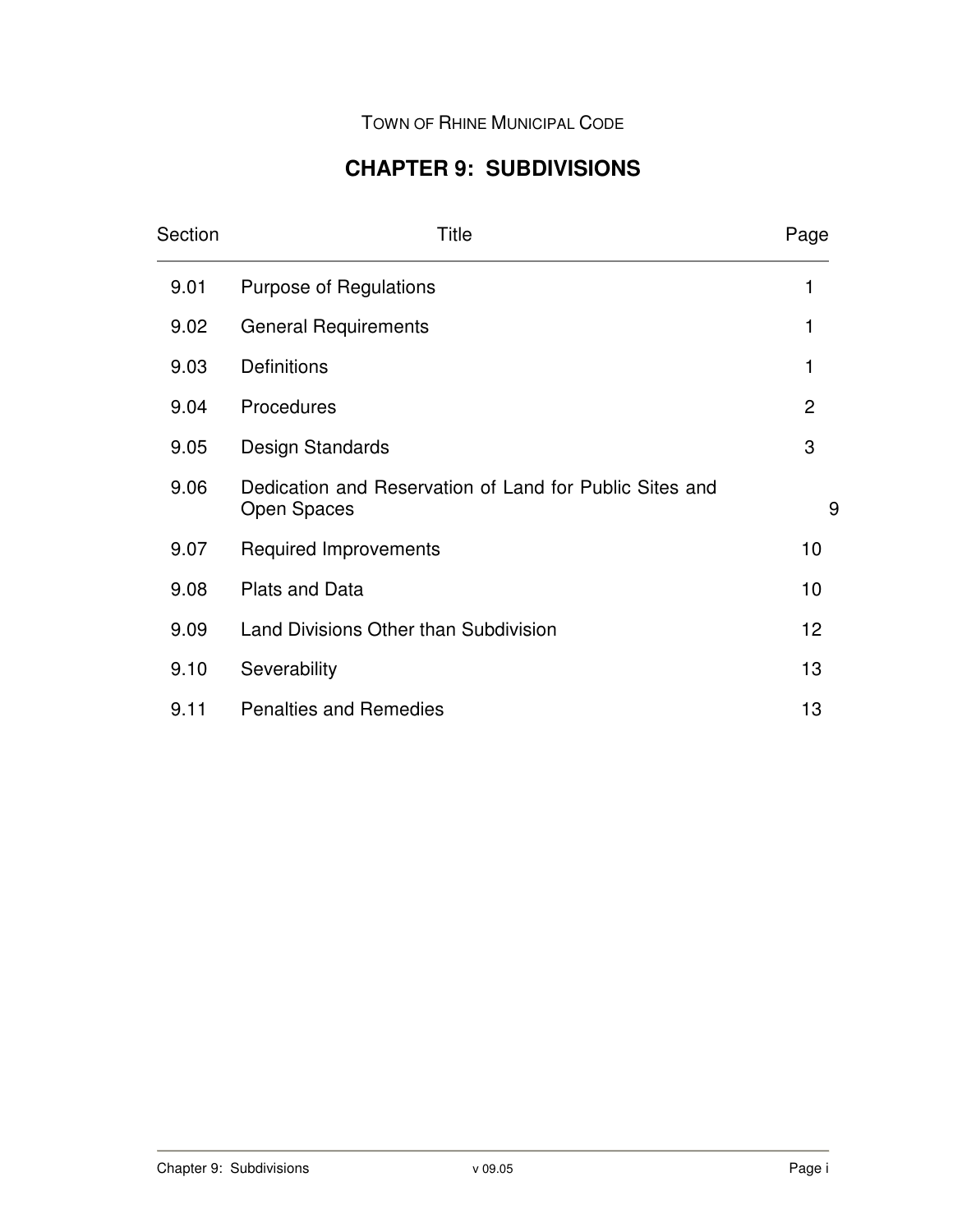This page intentionally left blank.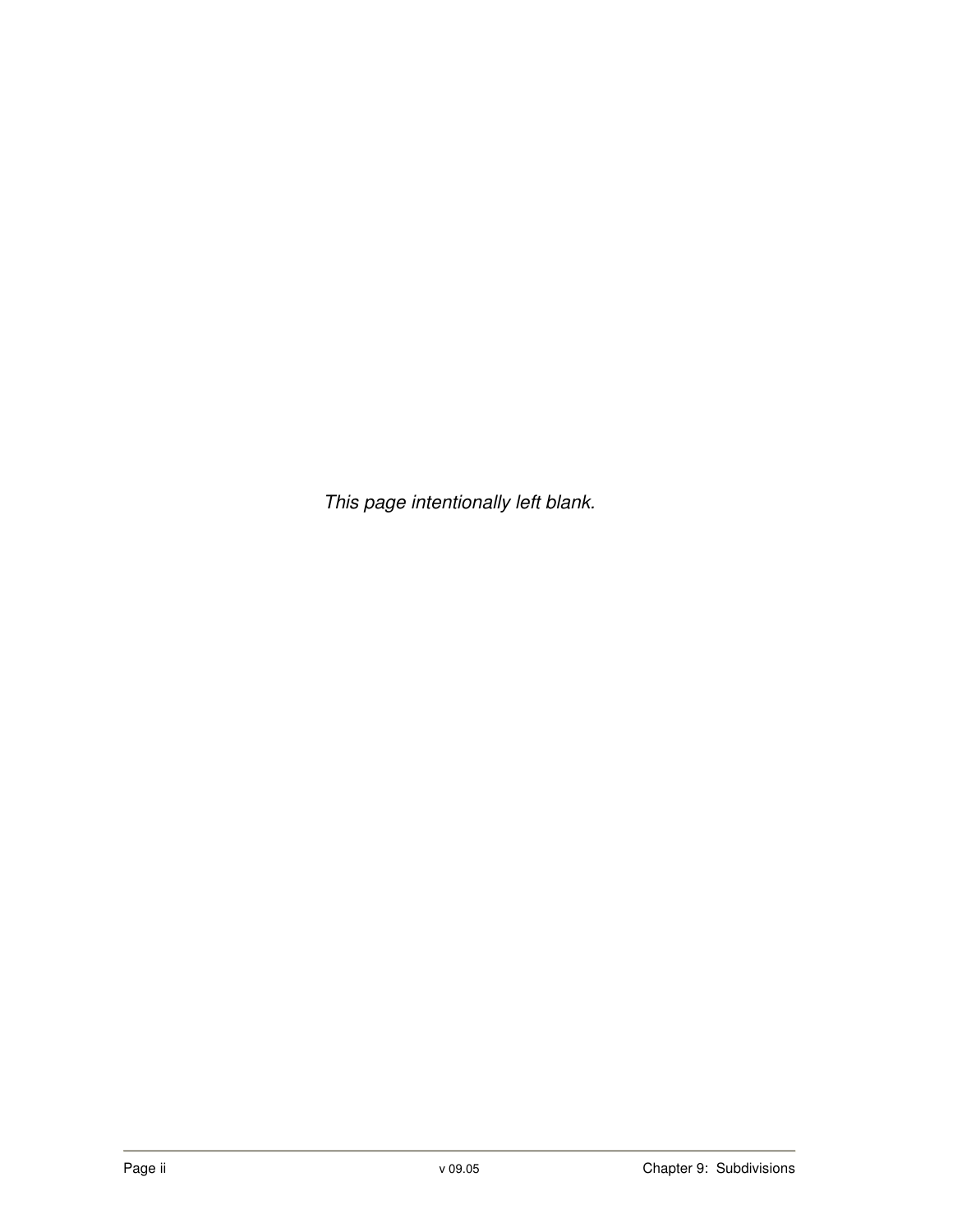### **9.01 PURPOSE OF REGULATIONS**

The purpose of this Chapter is to promote the public health, safety, and general welfare of the community, and these regulations are designed to lessen congestion in the streets and highways; to further the orderly lay-out and use of land; to secure safety from fire, panic, and other dangers; to provide adequate light and air; to prevent the overcrowding of land; to avoid undue concentration of population; to facilitate adequate provisions for transportation, water, sewage, schools, parks, playgrounds, and other public requirements; to facilitate the further resubdivision of larger tracts into smaller parcels of land. These regulations are made with reasonable consideration, among other things, of the character of the Township with a view of conserving the value of the buildings placed upon land, providing the best possible environment for human habitation, and for encouraging the most appropriate use of land throughout the Township.

### **9.02 GENERAL REQUIREMENTS**

 (1) Any division of land within the Township which results in a subdivision as defined in this Chapter shall be surveyed and a plat thereof approved and recorded as required by this Chapter and Wis. Stat. ch. 236.

(2) Any division of land other than a subdivision within the Township of which a plat has not been approved and recorded shall be surveyed and a certified survey map of such division approved and recorded as required by Section 9.09 of this code and Wis. Stat. ch. 236.

- (3) The provisions of this Chapter shall not apply to:
	- (a) Transfers of interests in lands by Will or pursuant to Court Order;
	- (b) Leases for a term not to exceed ten (10) years, mortgages, or easements;

(c) The sale or exchange of parcels of land between owners of adjoining property if additional lots are not thereby created and a Plat of Survey indicates all corners are monumented and the lots resulting are not reduced below the minimum sizes required by this Chapter or other applicable laws or ordinances. (Rev. 05/02/05)

**9.03 DEFINITIONS.** Terms used in this Chapter have the following meanings:

(1) SUBDIVISION. A division of a lot, parcel, or tract of land by the owner thereof or his agent for the purpose of sale or of building development where:

(a) The act of division creates three (3) or more parcels or building sites of five (5) acres each or less in area, or

(b) Five (5) or more parcels or building sites of three (3) acres each or less in area are created by successive divisions within a period of five (5) years.

(2) EXTRATERRITORIAL PLAT APPROVED JURISDICTION. The unincorporated area within one and one-half (1-1/2) miles of the corporate limits of any City or Village.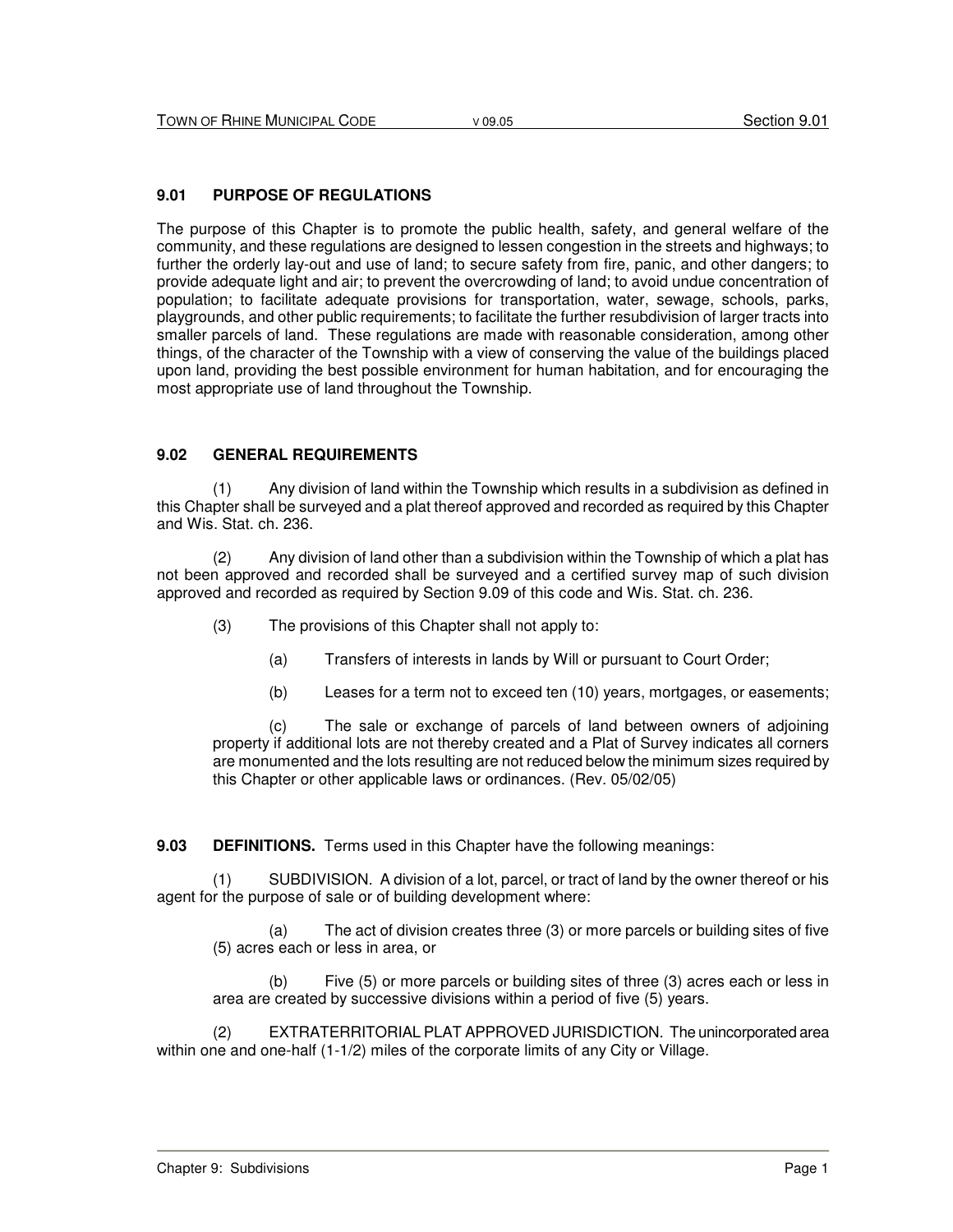(3) STREET. A way for vehicular traffic other than an alley.

(a) Major streets are those which are used primarily for fast or heavy traffic.

(b) Collector streets are those which carry traffic from minor streets to the system of major streets and highways, including the principal entrance streets of a residential development and streets for circulation within such development.

(c) Minor streets are those which are used primarily for access to the abutting properties.

(d) Marginal access streets are minor streets which are parallel to and adjacent to major streets and highways and which provide access to abutting properties and protection from through traffic.

## **9.04 PROCEDURES**

(1) PRELIMINARY CONSULTATION. Previous to filing a preliminary plat, the subdivider shall consult the Town Board for advice and assistance.

#### (2) PRELIMINARY PLAT

(a) Before submitting a final plat for approval, the subdivider shall submit a preliminary plat and such copies thereof as shall be required to the Clerk who shall forthwith forward the plat to the Town Board and such copies thereof to the Sheboygan County Planning and Resources Department and the State Department of Local Affairs and Development as required by Wis. Stat. ' 236.12.

The State Department of Local Affairs and Development, State Department of Transportation, and Department of Health and Social Services shall be hereinafter referred to as "objecting agencies."

(b) The Town Board, hereby designated as approving authority for all preliminary plats, shall transmit a copy of the preliminary plat to all affected local utility companies for their review and recommendation concerning matters within their jurisdiction. Their recommendations shall be transmitted to the Town Board within fifteen (15) days from the date the plat is filed. A copy of the preliminary plat shall be provided to any affected school board for informational purposes. The preliminary plat shall be reviewed by the Town Board for conformance with this Ordinance and all ordinances, rules, regulations, comprehensive plans, and comprehensive plan components which affect it.

(c) After review of the preliminary plat and negotiations with the subdivider on changes deemed advisable and the kind and extent of public improvements which will be required, the Town Board shall, within forty (40) days of its submission, approve conditionally or reject the plat. The subdivider shall be notified in writing of any conditions of approval or the reasons for rejection.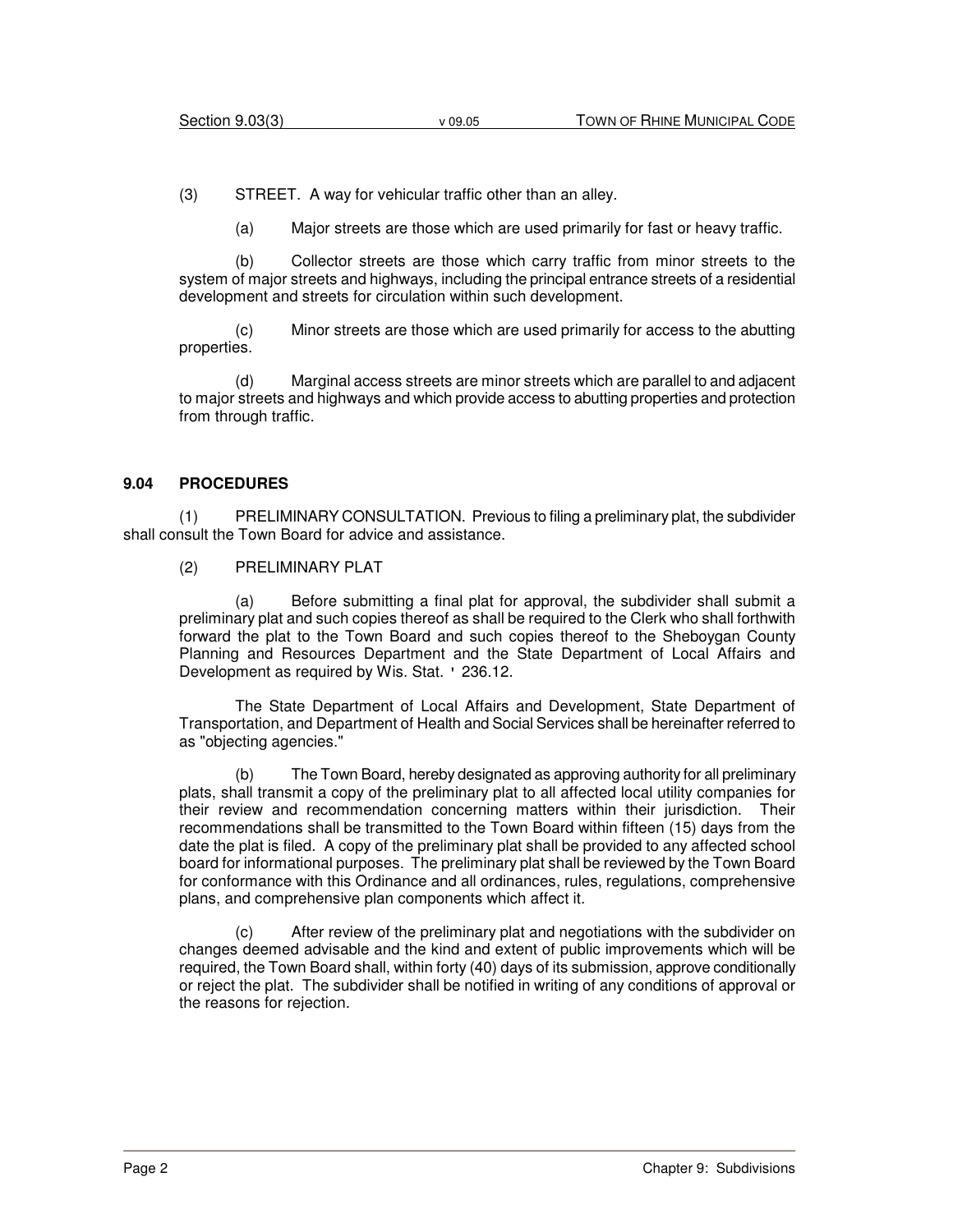(d) Approval of the preliminary plat shall entitle the subdivider to final approval of the layout shown by such plat if the final plat conforms substantially to such layout and conditions of approval have been met and approval of the State Director of Regional Planning has been obtained.

- (e) A public hearing shall be held prior to approval of a preliminary plat.
- (3) FINAL PLAT

(a) The final plat and such copies thereof as shall be required shall be submitted to the Clerk within six (6) months of approval of the preliminary plat. If approval of the preliminary plat must be obtained from another approving authority subsequent to approval by the Town Board, the final plat shall be submitted within six (6) months of such approval. The Town Board may waive failure to comply with this requirement.

The Clerk shall forward the plat to the Town Board and shall forward copies of the plat to the Director of Local and Regional Planning as required by Wis. Stat. ' 236.12. The Town Board shall approve or reject the final plat within sixty (60) days by agreement with the subdivider. Reasons for rejection shall be stated in the minutes of the meeting and a copy thereof or a written statement of such reasons shall be supplied to the subdivider.

(c) If the original of the final plat has been filed with another approving authority, the subdivider may file a true copy of such plat in lieu of the original. However, before approval of the Town Board will be inscribed on the original of the final plat the surveyor or the subdivider shall certify the respects in which the original of the final plat differs from the true copy and all modifications must first be approved.

#### **9.05 DESIGN STANDARDS**

- (1) GENERAL. A proposed subdivision shall conform to:
	- (a) The provisions of Wis. Stat. ch. 236;
	- (b) All applicable Ordinances of the Town and this code;
	- (c) The master plan of the Town, if any;
	- (d) The official map of the Town, if any;

(e) The rules of the State Department of Health & Social Services relating to lot size and lot elevation if the subdivision is not served by a public sewer and provisions for such service have not been made;

(f) The rules of the State Department of Transportation relating to safety of access and the preservation of the public interest and investment in the streets, if the subdivision of any lot contained therein abuts on a State trunk highway or connecting street.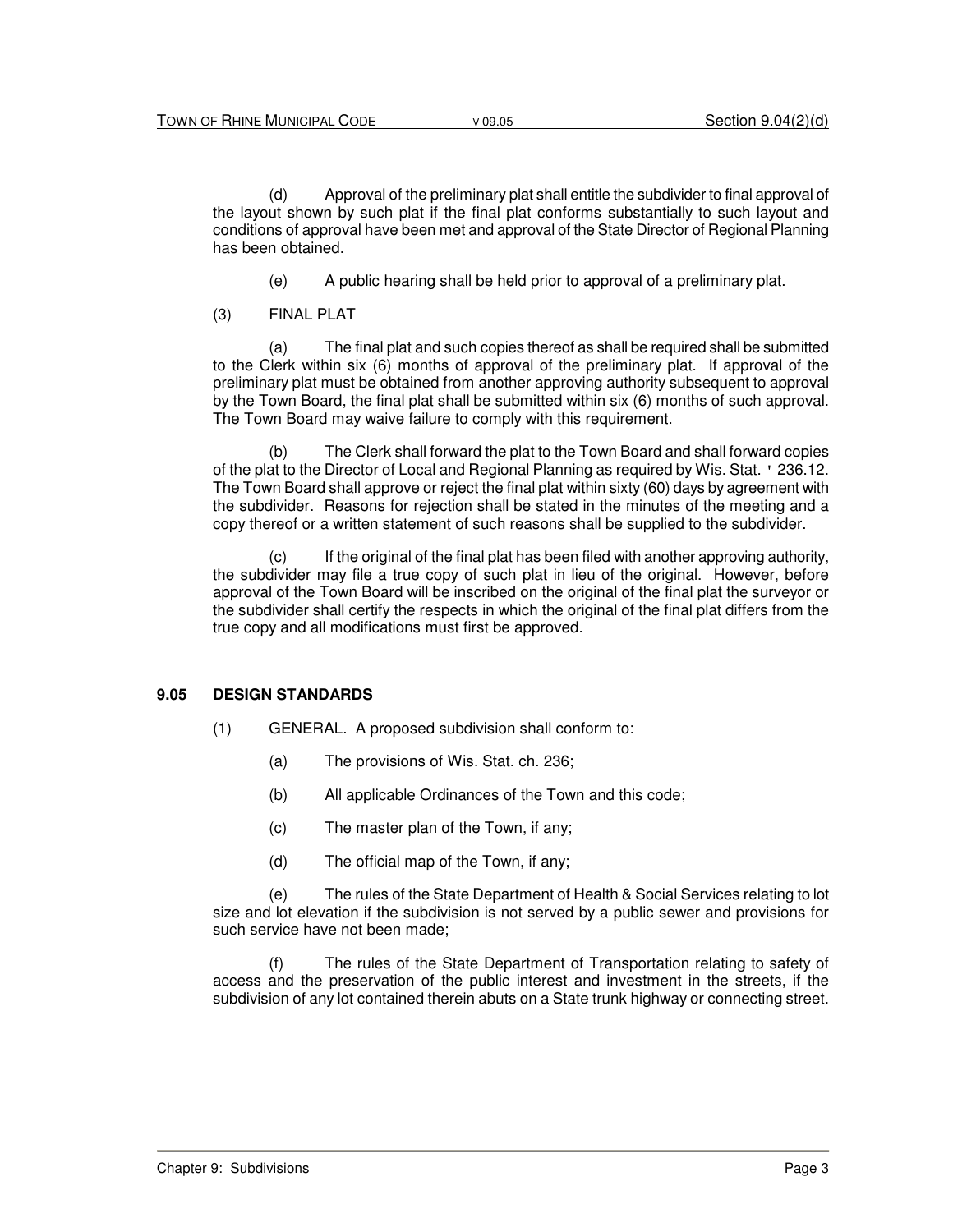## (2) STREETS

(a) General Considerations. Streets shall be designed and located in relation to existing and planned streets, to topographical conditions and natural terrain features such as streams and existing tree growth, to public convenience and safety, and in their appropriate relation to the proposed uses of land to be served by such streets.

(b) Conform to Official Map. The arrangements, width, grade, and location of all streets shall conform to the official map and master plan of the Town.

(c) Arrangement. Major streets shall be properly integrated with the existing and proposed system or major streets and highways. Collector streets shall be properly related to special traffic generating from facilities such as schools and churches to population densities and to the major streets into which they feed. Minor streets shall be laid out to conform as much as possible to topography, to discourage use by through-traffic, to permit efficient drainage and sewer systems, and to require the minimum amount of street necessary to provide convenient safe access to property.

(d) Railroad Right-of-Way or Limited Access Highway. Where a subdivision borders on or contains a railroad right-of-way or limited access highway right-of-way, the Town Board may require a street approximately parallel to and on each side of such right-of-way at a distance suitable for the appropriate use of the intervening land for park purposes in residential districts or for commercial or industrial purposes in other districts.

(e) Major Streets. Where a subdivision borders on or contains an existing or proposed major street, the Town Board may require that marginal access streets be provided, that the backs of lots abut the major streets and be provided with screen planting contained in a non-access reservation along the rear property line, that deep lots with rear service alleys be provided, or that other provisions be made for the adequate protection of residential properties and the separation of through and local traffic.

(f) Width. The right-of-way and roadway of all streets shall be the width specified on the official map and master plan, and shall be in conformance with the minimum requirements established by statute.

(g) Grades. The grade of all streets shall with the recommendation of the subdivider be set by the Town Board. The minimum grade of all streets shall be forty percent (40%) unless otherwise permitted by the Town Board.

(h) Horizontal Curves. A minimum sight distance with clear visibility measured along the centerline shall be provided of at least three hundred feet (300') on major streets, two hundred feet (200') for collector streets, and one hundred feet (100') on minor streets.

(i) Vertical Curves. All changes in street grades shall be connected by vertical curves of a minimum length in equivalent to fifteen (15) times the algebraic difference in the rate of grade for major streets and collector streets and one-half (1/2) of this minimum length for all other streets.

(j) Tangents. A tangent at least one hundred feet (100') long shall be introduced between reverse curves on major and collector streets.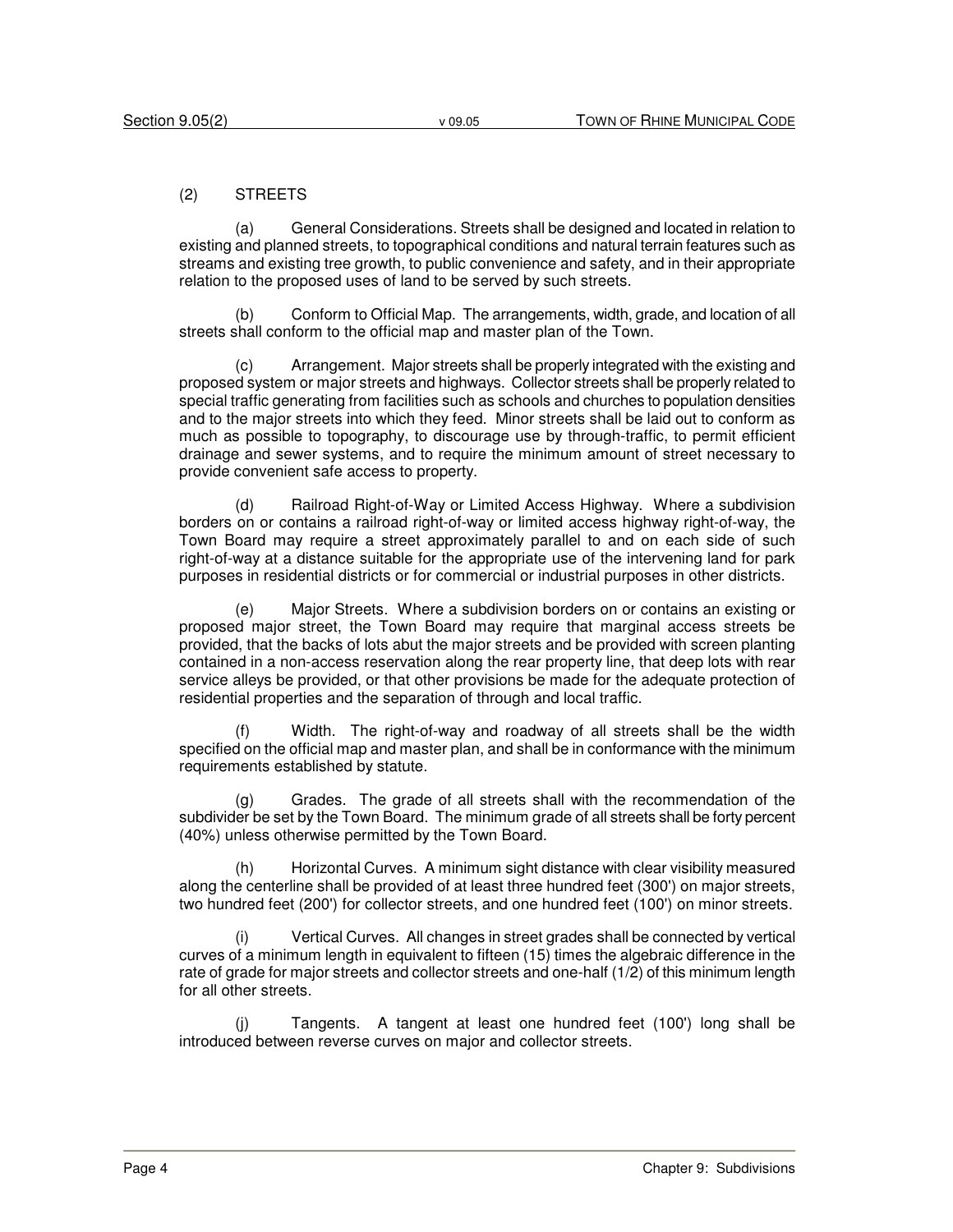(k) Street Names. New street names shall not duplicate the names of existing streets but streets that are continuations of others already in existence and named shall bear the name of the existing streets. Street names shall in all cases be subject to the approval of the Town Board, and the Town Board may require a street name other than that suggested by the subdivider.

(l) Cul-de-sac or Dead End Streets. Streets designed to have one (1) end permanently closed shall not exceed five hundred feet (500') in length and shall terminate with a turn-around of not less than one hundred twenty feet (120') in diameter of a right-of-way and a roadway turn-around of ninety-six feet (96') in diameter.

(m) Reserve Strips. Reserve strips controlling access to streets shall be prohibited except where their control is definitely placed in the Township under conditions approved by the Town Board.

(n) Half Streets. Where a half street is adjacent to the subdivision, the other half of the street shall be dedicated by the subdivider.

(o) Access. All parcels indicated in any subdivision and any property upon which a structure is to be erected shall have proper access to publicly dedicated streets.

(p) Dedication. The dedication of property for street and park purposes shall be done without cost to the Township.

(q) Alterations. Any alterations or additions to presently approved streets shall be first approved by the Town Board. Existing streets shall not be accepted until they conform to the standards of this Ordinance.

(r) Right-of-way. No street right-of-way shall be dedicated for street purposes unless the same shall have a minimum of four (4) rods [sixty-six (66) feet] in width, except that the Town Board may, from time to time, increase the width minimum herein set forth where projected traffic density may require such action.

(s) Substandard Right-of-way. The Town Board, by a two-thirds (2/3) vote, may permit the dedication of the substandard right-of-way for non-through streets in those areas where existing structures and availability is so restricted that a wider dedication would create an extreme hardship, but said dedication shall include a cul-de-sac for turnabout or street maintenance equipment.

(t) In residential subdivisions the grade level of any building site shall be at least one (1) foot above the elevation of the center of the abutting hard surface finished street grade as constructed or as proposed to be constructed, based upon a thirty-six- (36-) foot setback from the right-of-way.

In all other areas where a structure is erected at a setback greater than thirty-six feet (36'), the grade may be at elevations not related to the street grade so long as the building site has adequate surface water drainage slope.

(u) Construction of Streets. The construction of a street within any development area shall be in accordance with a base street grade establishing the elevation of said street. This elevation shall be set forth in any subdivision plan and shall be in accordance with Subsection (g) hereinabove. The construction of any street shall be the responsibility of the subdivider and shall be done at his cost. All grades and construction shall conform to the following minimum requirements: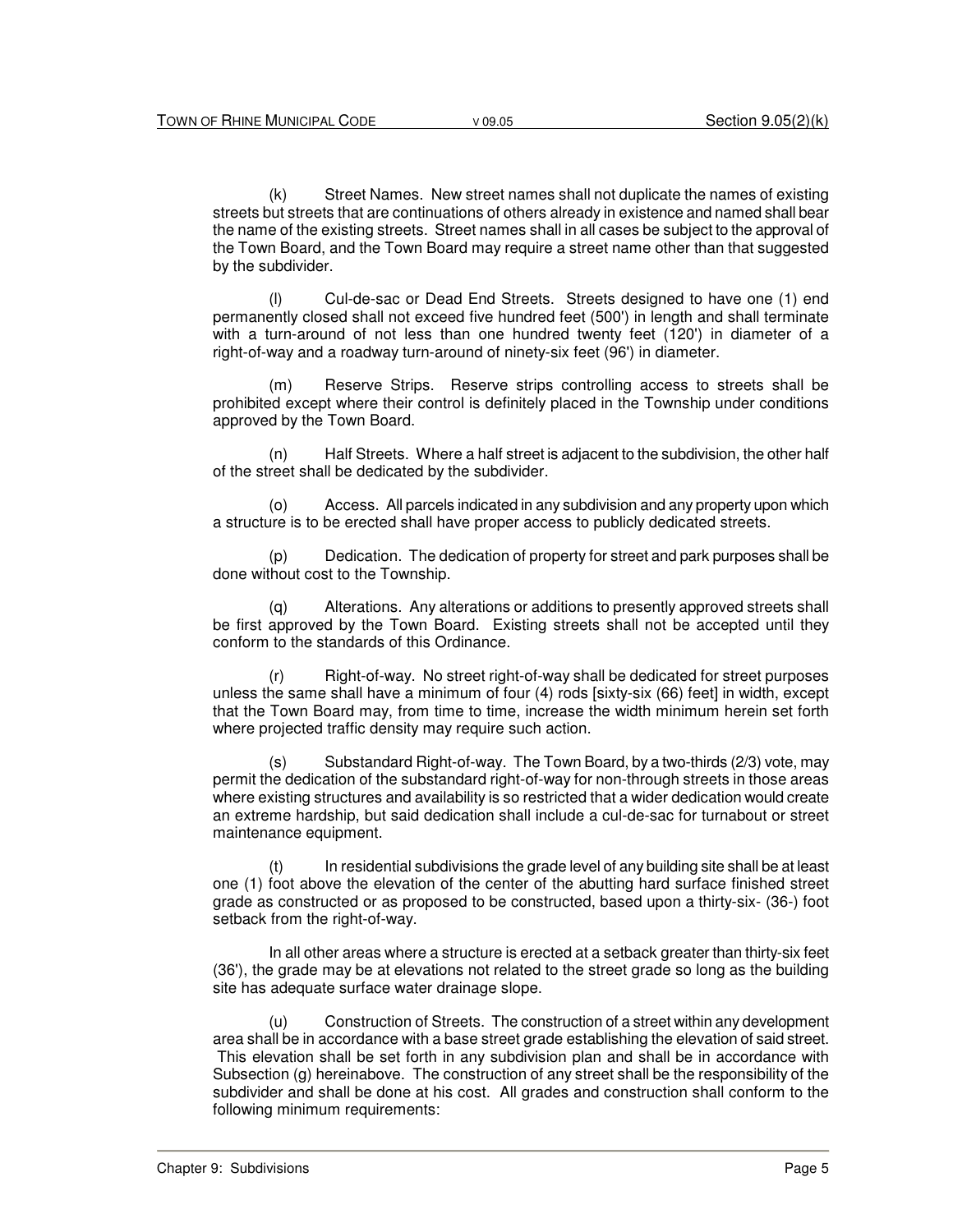1. Base Pitch. All street grades shall be graded at their base so as to pitch four (4) or five (5) inches from center of street to the future gutter. A thirty-six- (36-) foot street shall have a minimum four inch (4") grade from center to curb-gutter, a forty-four- (44-) foot street  $\overline{B}$  five inches (5"), and greater or lesser widths shall be based upon a proportion thereof.

2. Base Construction. The unfinished base grade of any street shall make provision for minimum of nine inches (9") for gravel or granular fill in residential and agricultural areas, and twelve inches (12") in commercial or industrial areas and such other areas as shall have been designated as permanent truck routes.

3. Finish Construction. On the top of the base construction, there shall be a minimum of three inches (3") single aggregate bituminous surface (asphalt, type A.C., shall be used). This asphalt cement shall be homogeneous and free from water. For commercial, industrial, and permanent truck routes, a four- (4-) inch surface shall be required and must be laid in two (2) separate passes of two- (2-) inch thickness each. All streets shall have finished paved surfaces of twenty-four feet (24') in width. In lieu of bituminous eight inches (8") of concrete pavement of Portland cement may be substituted.

4. All construction as provided in Subsections 1, 2, and 3, above, shall be at the total expense of the subdivider in accordance with Section 9.07 hereof.

## (3) INTERSECTION

(a) Streets shall intersect as nearly as possible at right angles and not more than two (2) streets shall intersect at one point unless approved by the Town Board.

(b) Property lines at street intersections shall be rounded with a radius of fifteen feet (15') or more where the Town Board considers it necessary.

(c) Street jogs with centerline offsets of less than one hundred twenty-five feet (125') shall be avoided. Where streets intersect major streets, their alignment shall be continuous.

#### (4) EASEMENTS

(a) The Town Board shall require easements of widths deemed adequate for the intended purpose along rear lot lines and along such side lot lines or in such locations across lots as are found necessary or advisable for poles, wires, cables, conduits, or other utility lines. The minimum width of easements shall be twelve feet (12').

(b) All easements dedicated on final plats or certified survey maps for poles, wires, cables, or conduits for electricity, telephone, or other private utility lines shall be noted thereon as "Utility Easement." All easements for pedestrian walks and other public purposes shall be noted thereon as "Public Easement for" followed by reference to the use or uses for which they are intended.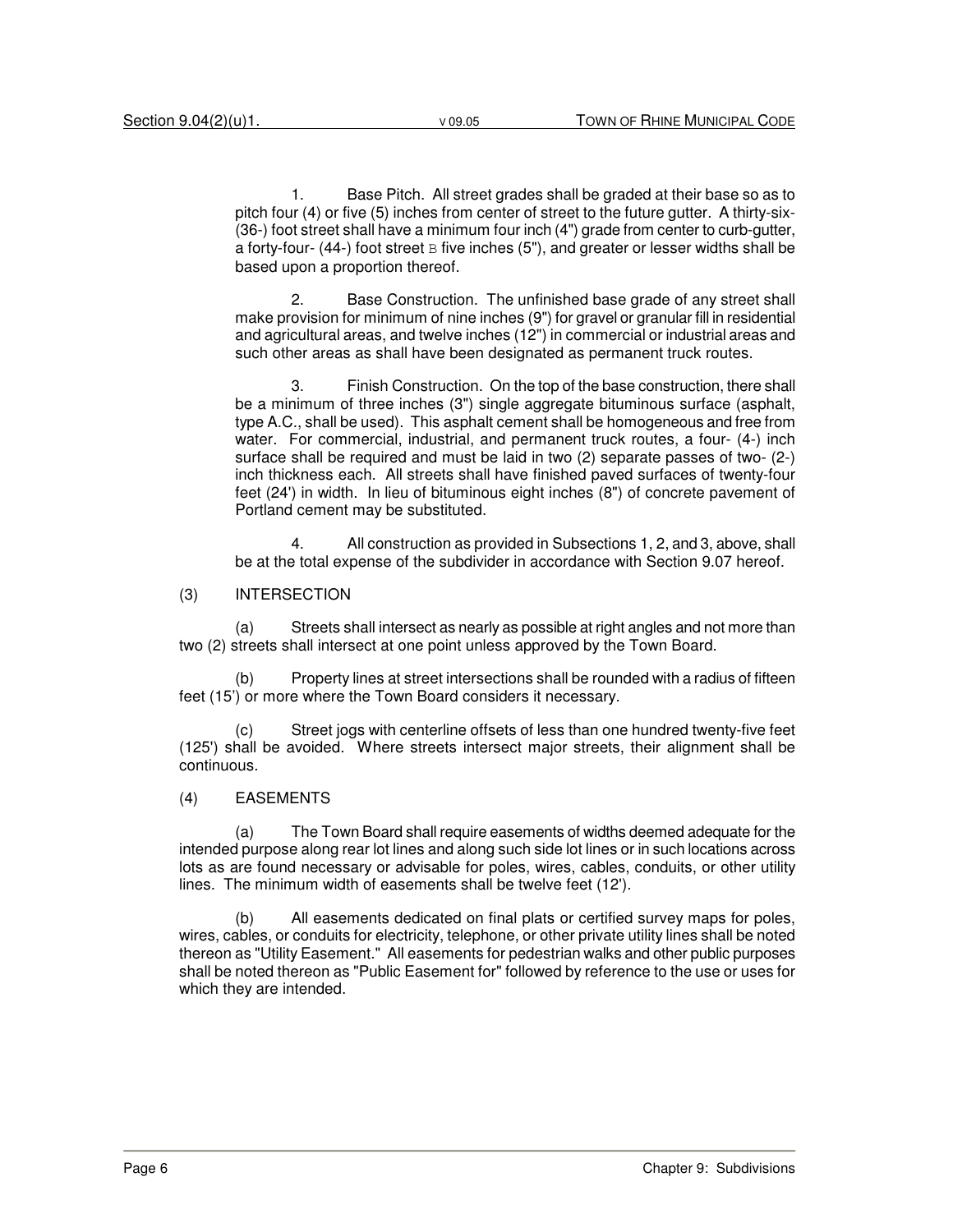(c) All preliminary plats, final plats, and certified survey maps shall be presented by the Town Board to the utility companies and public agencies which would serve the area concerned, for the purpose of ascertaining the location and width of the easements to be established thereon. Such companies and agencies shall be given fifteen (15) days in which to designate their respective easements on preliminary plats and fifteen (15) days in the case of final plats or certified survey maps. Prior to approval of the final plat or certified survey map such utility companies or public agencies shall concur in the location and width of the easements which concern them as shown thereon, which concurrence shall appear on the final plat or certified survey map.

(d) Upon approval of the final plat or certified survey map and before the electric or telephone companies may be called upon to construct their respective lines within the limits of the utility easements dedicated thereon, the subdivider shall establish the proposed final grades of the ground surface throughout the length of such easements and shall grade such easements to an elevation approximating such final grades.

(e) Deed restrictions shall accompany each final plat or certified survey map and shall be filed in the Register of Deeds' Office. In addition to whatever else may be contained therein, such restrictions shall describe the location and width of all utility and public easements which are being established; a description by reference to the final plat or certified survey map will suffice. Such restrictions shall further recite that the utility companies and the public agencies using such easements are granted the right to place, maintain, and operate their respective facilities thereon and shall state that the elevation of such easements as graded by the subdivider pursuant to Subsection (d) next above may not be altered thereafter by him or any subsequent land owner by more than six inches (6").

For the comfort and convenience of the general public as well as the utilities, it is required that the developer include on the plat the following definitions:

1. PUBLIC UTILITIES. All persons, firms, corporations, co-partnerships, or governmental authorities providing gas, electricity, water, sewer, telephone, or other service of a similar nature.

2. UTILITY EASEMENT. Private easements for public utilities only. Private easements for public utilities shall not be deemed to be dedicated to the public but shall be private easements for public utilities on a basis of equality as between such utilities. No permanent structure may be erected or trees or vegetation planted in this area along with the right of the utility to trim or remove such trees and vegetation that may interfere with their proper utilization of the easement.

(g) Where a subdivision is traversed by a water course, drainage way, channel, or stream, there shall be provided a storm water easement or drainage right-of-way conforming substantially with the lines of such water course, and such further width or construction, or both, as will be adequate for the purpose. Wherever possible it is desirable that the drainage be maintained by an open channel with landscaped banks and adequate width for maximum potential volume of flow.

## (5) BLOCKS

(a) The lengths, widths, and shapes of blocks shall be such as are appropriate for the locality and the type of development contemplated but block lengths in residential areas shall not exceed one thousand five hundred feet (1,500') nor be less than three hundred feet (300') between street lines.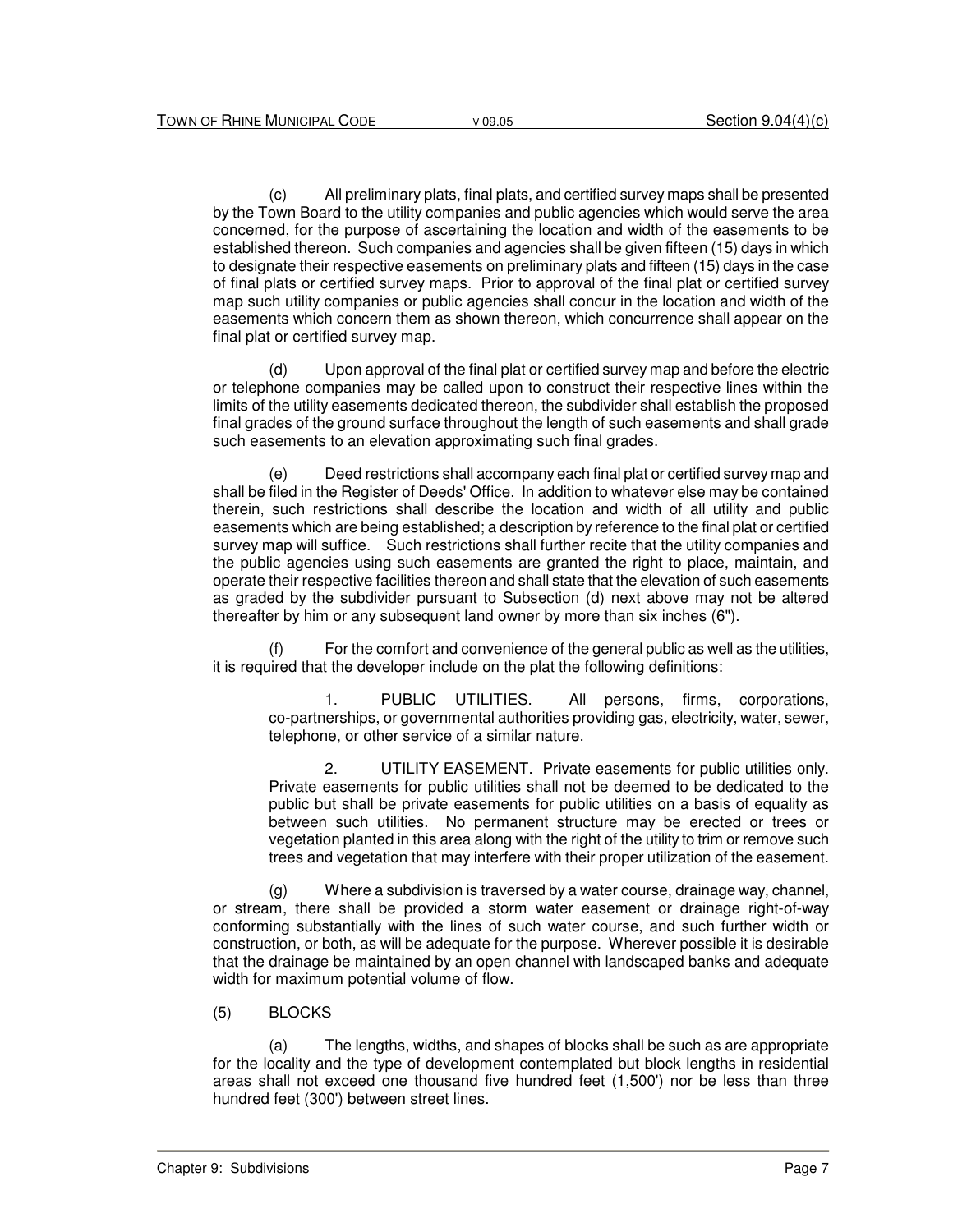(b) Pedestrian crosswalks, not less than ten feet (10') wide may be required by the Town Board through the center of blocks more than nine hundred feet (900') long where deemed essential to provide circulation or access to schools, playgrounds, shopping centers, transportation, and other community facilities.

(6) LOTS

(a) The size, shape, and orientation of lots shall be appropriate for the location of the subdivision and for the type of development and use contemplated.

(b) Lot dimensions shall conform to the requirements of the zoning regulations.

(c) Residential lots to be served by private sewerage disposal facilities shall comply with the rules of the State Department of Health and Social Services.

(d) Depth and width of properties reserved or laid out for commercial and industrial purposes shall be adequate to provide for the off-street service and parking facilities required by the type of use and development contemplated.

(e) Residential lots fronting on major streets and highways shall be platted with extra depth to permit generous distances between the buildings and such traffic ways.

(f) Excessive depth in relation to width shall be avoided. A proportion of approximately 2-1/2 to 1 shall be considered as a desirable maximum.

(g) Corner lots for residential use shall have extra width to permit full building setback of at least thirty feet (30') from both streets or as required by applicable zoning regulations.

(h) Every lot shall front or abut on a public street. Lots with an access only to private drives or street shall be permitted only with Town Board approval.

(i) Lots at right angles to each other should be avoided whenever possible, especially in residential areas.

(j) Side lot lines shall be substantially at right angles or radial to street lines.

(k) In case a tract is subdivided into parcels containing one or more acres, such parcels shall be arranged to allow the resubdivision of such parcels into normal lots in accordance with the provisions of this Chapter.

(l) Lots shall follow municipal boundary lines whenever practicable rather than cross them.

(m) Double frontage and reversed frontage lots shall be avoided except where necessary to provide separation of residential development from traffic arteries or to overcome specific disadvantages of topography or orientation.

(7) All electrical and communications transmission lines and all other utilities shall be underground unless clearly impractical.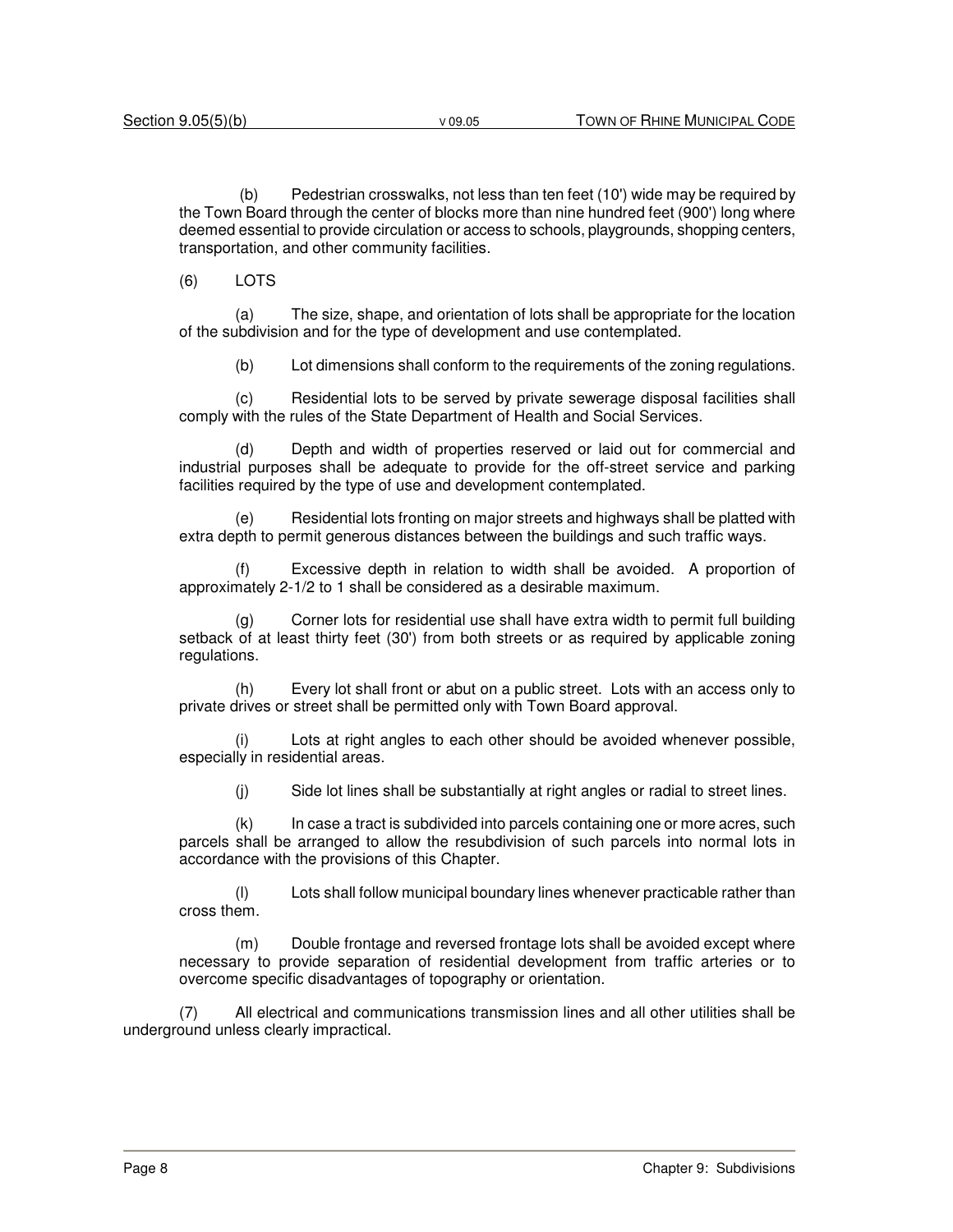### **9.06 DEDICATION AND RESERVATION OF LAND FOR PUBLIC SITES AND OPEN SPACES**

In order that adequate land is set aside and preserved for development of public parks, recreation, and open space, and to provide for proper location of such sites and in order that the cost of providing public parks, recreation, and open space sites necessary to serve the additional persons by a division of land may be most equitably apportioned on the basis of additional need created by the individual development, the following provisions are established:

(1) DEDICATION TO SITES. Where feasible, the subdivider shall provide and dedicate to the public adequate land to provide for park, recreation, and open space needs of the division of land. The location of such land to be dedicated shall be determined by the Town Board. The amount of land to be provided shall not be smaller in area than five percent (5%) of the total area of the subdivision plat.

(2) PAYMENT IN LIEU OF DEDICATION. When the dedication of land for public sites and open spaces as set forth herein is not compatible with the comprehensive development plan or for other reasons is not feasible as determined by the Town Board, the subdivider shall in lieu thereof pay to the Town a fee equivalent to the value of the required dedication. Such fee shall be five percent (5%) of the value, after subdivision of all residential lots created by the division of land. Such fee shall be used exclusively for immediate or future park site acquisition or capital improvement and shall be fully paid by the subdivider prior to filing the final plat.

(3) EXISTING STRUCTURES. No dedication or payment shall be required for a parcel on which a permanent residential structure has existed for at least one (1) year prior to the date of the division.

(4) SPECIAL FUND CREATED. All fees received by the Town as a result of this Ordinance shall be deposited in a non-lapsing special fund, separate from the General Fund of the Town, and said special fund shall be used exclusively for park and recreation area development, including site acquisition and related improvements. Disbursements from said special fund are to be made only upon specific approval of the Town Board.

## **9.07 REQUIRED IMPROVEMENTS**

(1) MONUMENTS. The subdivision and all other divisions of land shall be monumented as required by Wis. Stat. ' 236.15 which is hereby adopted by reference.

(2) STREETS AND UTILITIES. No final plat for the subdivision of land shall be approved until the subdivider enters into a contract with the Town agreeing that either the Town or the subdivider shall provide within the subdivision the following utilities and street improvements as follows, within the time required by the Town Board. All streets shall be constructed in accordance with the provisions of Section 9.05 of this Ordinance.

(a) Street Grading. The subdivider shall furnish drawings which indicate the proposed grades of streets shown on the plat and after approval of those grades by the Town Board or Engineer the streets shall be graded the full width of the right-of-way of the proposed street. The grading is to be completed prior to installation of utilities.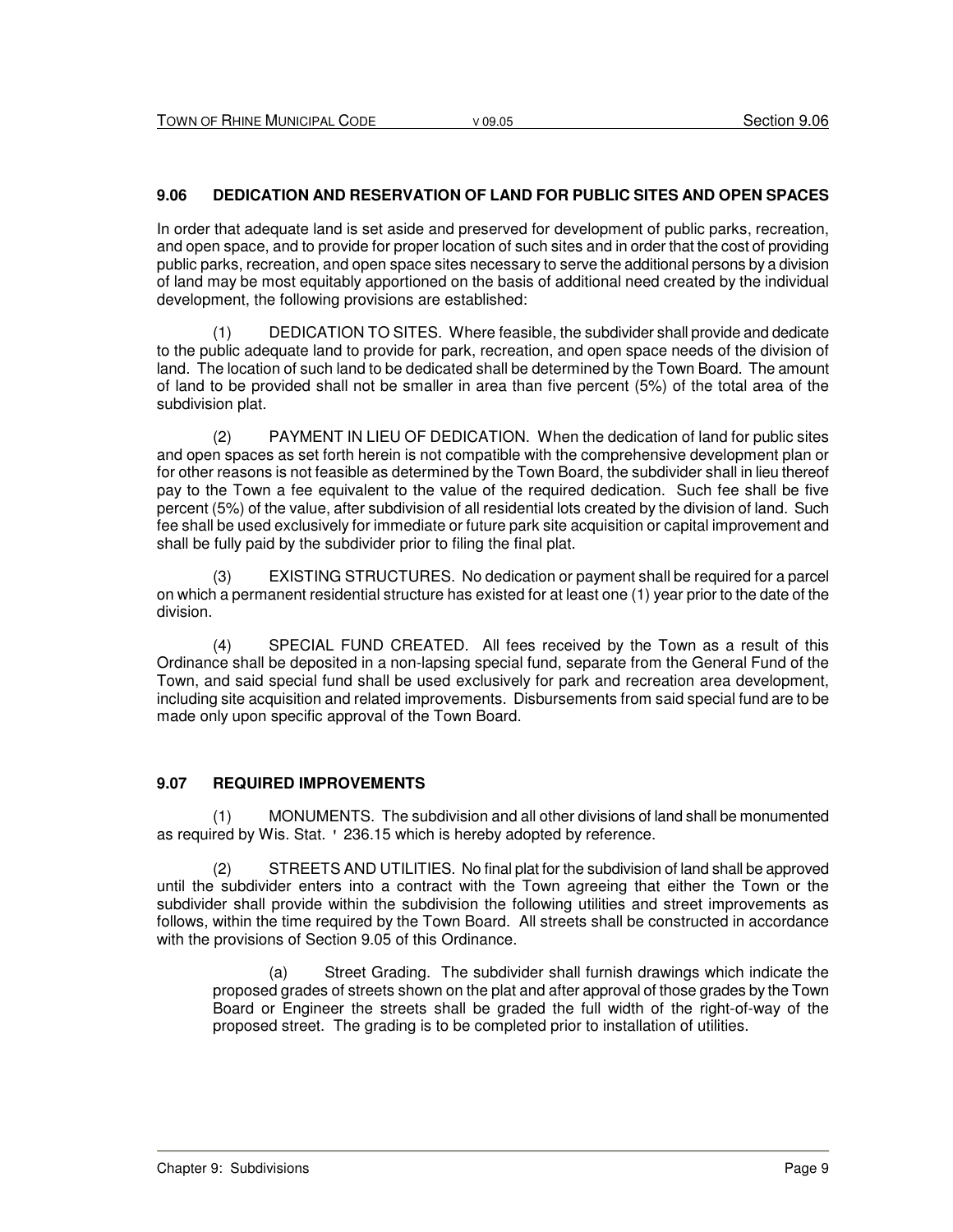(b) Drainage and Culverts. Proper drainage shall be provided for all surface water from the area shown on the plat. This includes necessary open ditches, culverts, bridges, etc. The size of culverts to be provided shall be determined by the Town Board, but no culvert shall be less than fifteen inches (15") in diameter. All culverts shall be of corrugated pipe.

(c) Street Surfacing. After all underground utilities have been installed, the developer or subdivider shall construct a roadway. This roadway shall consist of crushed gravel base course compacted in place with asphalt bituminous in accordance with Town of Rhine specifications. All materials shall meet the standards currently in use by the Town. The developer shall bear the total cost for base course and surfacing on all streets.

(3) INSTALLATION COST. All of the work set forth in this Section, together with all costs of material, engineering, inspection, legal, clerical, and all other costs shall be paid in full by the subdivider with the specific exceptions previously noted. If the Township is to do the work, the costs thereof shall be advanced to the Township by the subdivider. If the subdivider is to do the work, he shall deposit a certified check with the Clerk equal to the estimated cost of all the improvements, or shall consent to the levy of a special assessment against all lots within the subdivision in said amount, which is to be in such form as approved by the Town attorney.

## **9.08 PLATS AND DATA**

(1) PRELIMINARY CONSULTATION DATA. The following information shall be provided at the time of preliminary consultation or upon filing the preliminary plat if the preliminary consultation is not held:

(a) Information including data on existing covenants, land characteristics, and available community facilities and utilities; and information describing the subdivision proposal such as number of residential lots, typical lot width and depth, price range, business areas, playgrounds, park area and other public areas, tree planting, proposed protective covenants, and proposed utilities and street improvements.

A location map showing the relationship of the proposed subdivision to existing community facilities which serve or influence it, including development name and location; main arteries of traffic; schools, parks, and playgrounds; principal places of employment; other community features such as railroad stations, airports, hospitals, and churches; title; scale; north arrow, and date.

(c) A sketch plan showing in simple sketch from the proposed layouts of streets, lots, and other features in relation to existing conditions. The sketch plan may be a free-hand pencil sketch made directly on a print of the topographic survey.

(d) A statement based upon state and federal environmental standards describing the environmental, sociological, and economic impact of the proposed subdivision on the Township which shall set forth both immediate and long-term effects of such subdivision.

(e) In the case of a residential subdivision, valid evidence that additional housing is actually needed.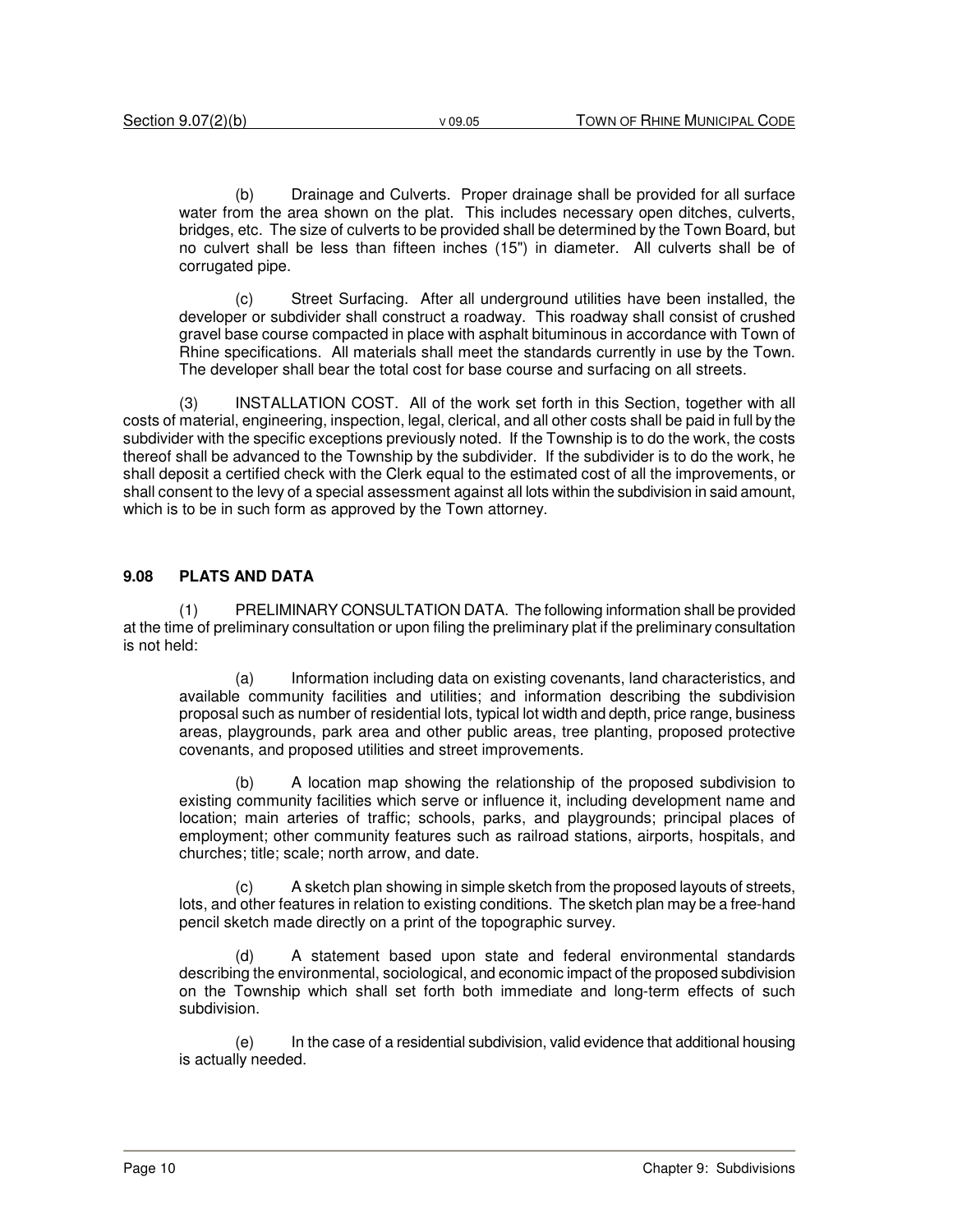(2) PRELIMINARY PLAT. The preliminary plat shall be drawn with waterproof, non-fading black ink or legibly drawn with pencil on tracing cloth or tracing paper of good quality on a scale of not more than one hundred (100) feet to an inch and shall show correctly on its face:

(a) Date, scale, and north point.

(b) The proposed subdivision name, which shall not duplicate the name of any plat previously recorded in Sheboygan County.

(c) The name and address of the owner, the subdivider, and the surveyor preparing the plat.

(d) Location of the subdivision by government lot, quarter section, section, township, range, and county.

(e) A small scale drawing of the section or government subdivision of the section in which the subdivision lies with the location of the subdivision indicated thereon.

(f) The exact length and bearing of the exterior boundaries of the subdivision.

(g) Location and names of adjacent subdivisions and the owners of adjoining parcels of unsubdivided land.

(h) Zoning on and adjacent to the subdivision.

Location, widths, and names of all existing and platted streets, alleys, or other public ways and easements, railroad and utility rights-of-way, parks, cemeteries, water courses, drainage ditches, permanent buildings, bridges, and other pertinent data as determined by the Town Board.

(j) The water elevations of adjoining lakes or streams at the date of the survey and the approximate high and low water elevations of such lakes or streams. All elevations shall be referred to U.S.C. and G.S. datum.

(k) If the subdivision borders a lake or stream, the distance and bearings of a meander line established not less than twenty feet (20') back from the ordinary high water mark of the lake or stream.

Layout, width, and approximate grades of all new streets and rights-of-way such as alleys, highways, easements for public utilities.

(m) The location of existing sanitary sewer, storm sewer, and water main facilities and the proposed connection thereto as well as proposed sizes and grades of the facilities to be installed within the subdivision.

(n) Approximate dimensions of and areas of lots.

(o) Proposed building lines.

(p) Approximate radii of all curves and length of tangents.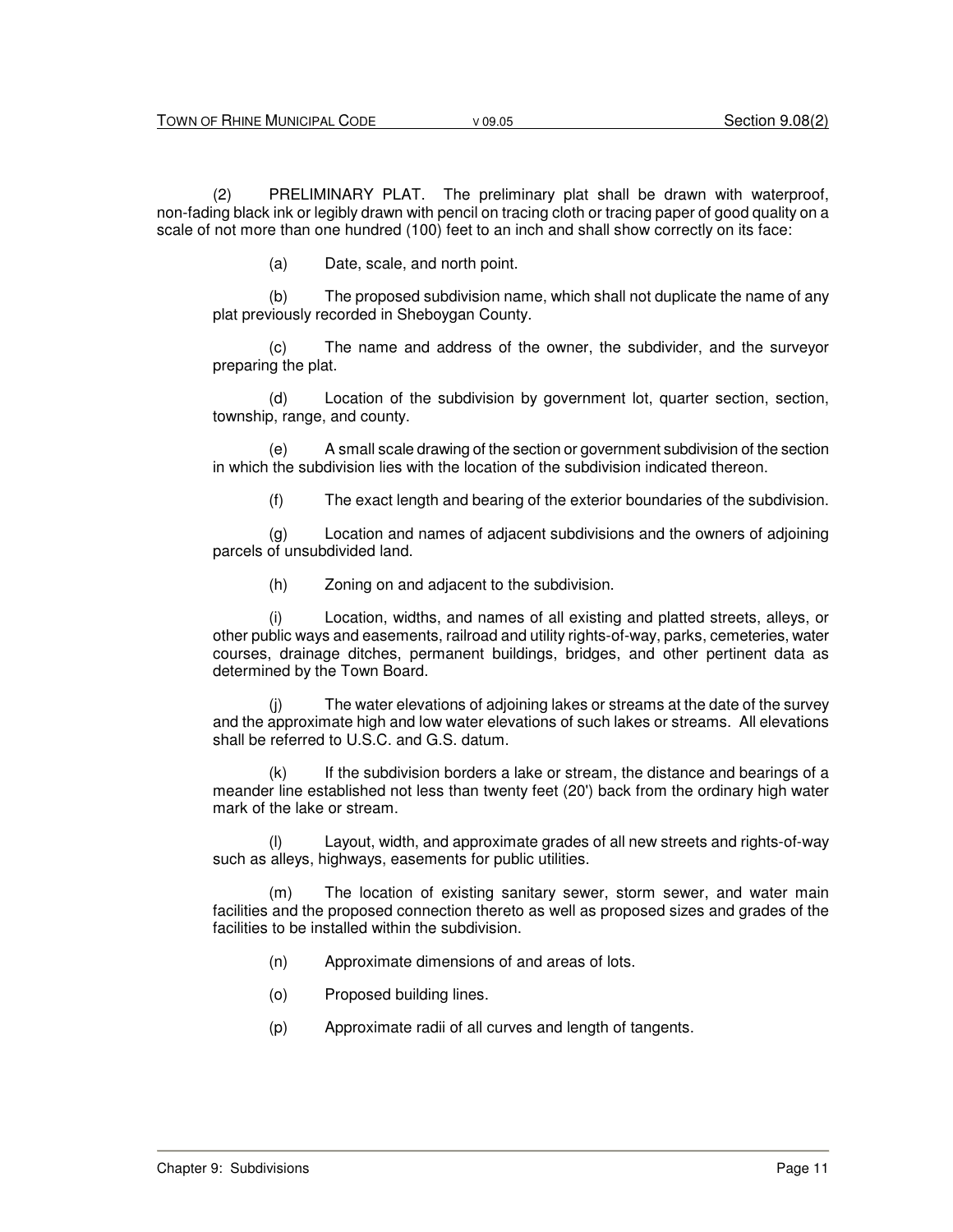(q) Approximate location and area of property proposed to be dedicated for public use or to be reserved by deed or covenant for use of all property owners in the subdivision with the conditions, if any, of such dedication or reservation.

(r) Contours at vertical intervals of not more than two feet (2') or at more frequent intervals if required by the Town Board for land of unusual topography.

(3) FINAL PLAT

(a) A final plat of subdivided land shall comply with the requirements of Wis. Stat. ' 236.20 which is hereby adopted by reference as though fully set forth herein.

(b) The affidavits and certificates required by Wis. Stat. ch. 236 shall be lettered or printed legibly in black durable ink or typed legibly with black ribbon on the final plat. The subdivider shall provide the Clerk at his own expenses, a mylar reproduction at the same scale of the recorded plat.

(c) At the time the final plat is submitted to the Clerk for final Town Board action and signatures of the Town Officials, the plat shall be accompanied by established grade plans and profiles including typical cross-sections and pavement design.

All such plans shall be drawn to a horizontal scale of not more than fifty feet (50') feet to one inch (1") and a vertical scale of not more than five feet (5') to one inch (1"). All plans shall be reviewed and approved in writing by the Department of Natural Resources before submission to the Town Board. The above requirements shall include all streets in the subdivision.

## **9.09 LAND DIVISIONS OTHER THAN SUBDIVISION**

(1) PROCEDURE. The divider shall file a certified survey map with the Town Board which shall within forty (40) days approve, approve conditionally, or reject the map. The divider shall be notified in writing of any conditions of approval or the reason for rejection.

(2) REQUIREMENTS

(a) To the extent reasonably practicable, the division shall comply with the provisions of this Chapter relating to general requirements and design standards and require improvements.

(b) The survey shall be performed and the map prepared by a registered surveyor.

(c) All corners shall be monumented in accordance Wis. Stat. '' 236.15(1)(c) and (d).

(d) The map shall be prepared in accordance with Wis. Stat. '' 236.20(2)(a), (b), (c), (e), (f), (g), (h), (j), (k), and (l) on durable white paper eight and one-half inches (8-1/2") wide by fourteen inches (14") long. All lines shall be made with non-fading black ink on a scale of not more than five hundred feet (500') to an inch.